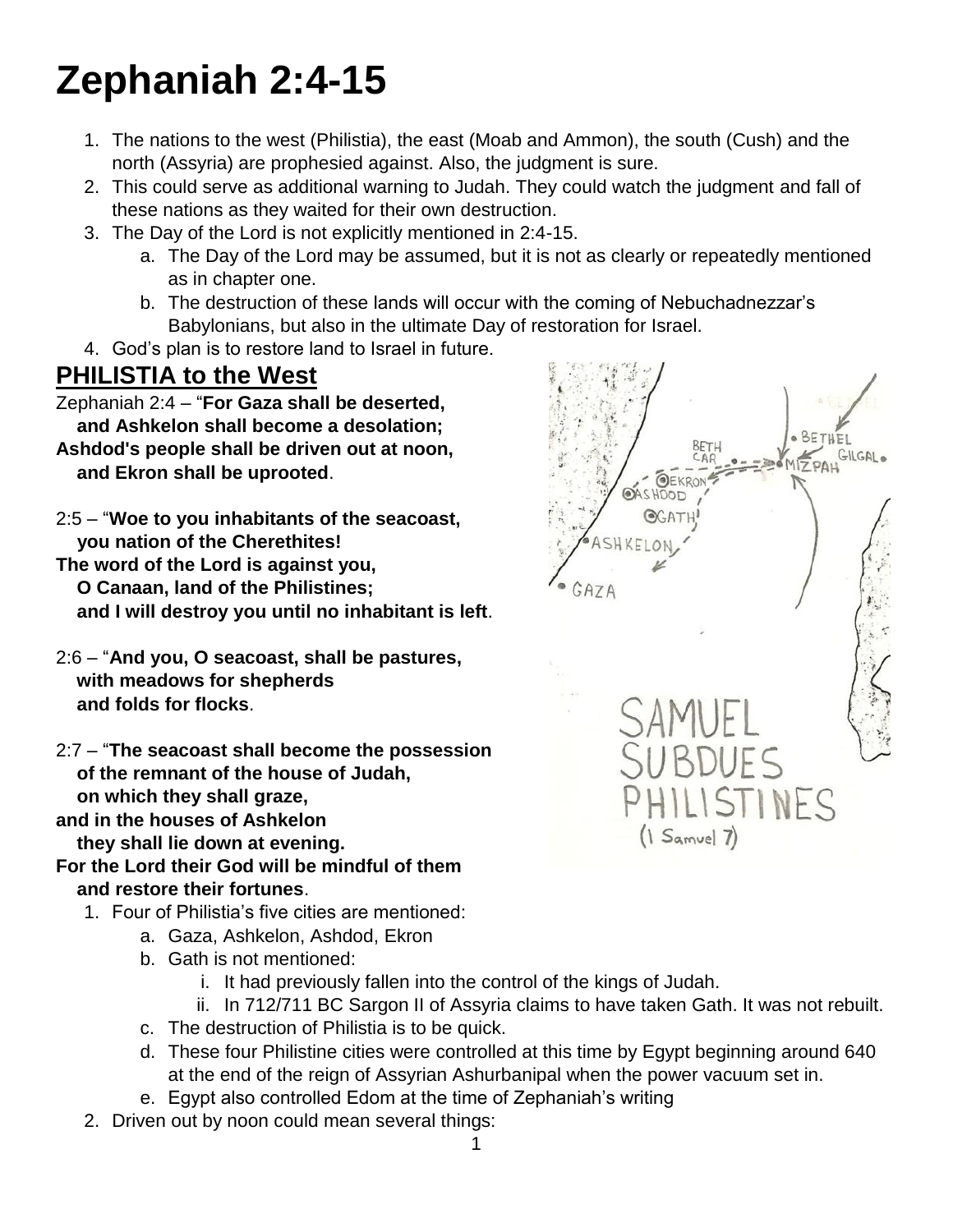- a. Noon was the time of day when the heat made it difficult to work. So, to be attacked at noon would be a surprise attack. This is not the best explanation.
- b. Invasions and sieges could last for days, months or years. This invasion is over by noon. So, Ashdod would fall easily and quickly.
- c. During Zephaniah's day Pharoah Psammeticus I was active in a 30 year war with Ashdod (640-611) before Egypt would fully take the city.
- 3. Cherethites (or, Kerethites) was a reference to the isle of Crete (Caphtor). The original Philistines were Greeks and the people of Philistia were descendants of Greeks. Also called Pelethites in scripture or mentioned along with the Cherethites.
	- a. David used these as mercenaries (1 Samuel 30:14; 2 Samuel 8:18)
	- b. Ezekiel 25:15-16 (January 587 BC, dated in 24:1) ""Thus says the Lord GOD: Because the Philistines acted revengefully and took vengeance with malice of soul to destroy in never-ending enmity, therefore thus says the Lord GOD, Behold, I will stretch out my hand against the Philistines, and I will cut off the Cherethites and destroy the rest of the seacoast."
	- c. Philistines came from Crete Deuteronomy 2:23; Jeremiah 47:4
	- d. Amos 9:7 "Are you not like the Cushites to me, O people of Israel?" declares the LORD. "Did I not bring up Israel from the land of Egypt, and the Philistines from Caphtor and the Syrians from Kir?"
	- e. Quote: "Now DNA sequencing of ten Philistine skeletons suggests they really were a genetically distinct community. Around 1200 BC, in at least one key Philistine city there was an influx of south European genes, suggesting a surge of Greek immigrants to the region." This is from [https://www.](https://www/)newscientist.com/article/2208581-ancient-dna-revealsthat-jews-biblical-rivals-were-from-greece/
	- f. Reference here:<https://advances.sciencemag.org/content/5/7/eaax0061>
- 4. The seacoast would easily be accessed by shepherds grazing their sheep.
	- a.
	- b. Based on Ostracon found at Yabneh Yam in 1960 Josiah had expanded Judah's control into Philistia as far as the coast and
		- north to Joppa. The ostracon show there was a Judean governor at the fortress of Mesad Hashavyahu (between Ashdod and Joppa)
	- c. Zephaniah would have known of this expansion of Judah into Philistia due to the Assyrian power vacuum.

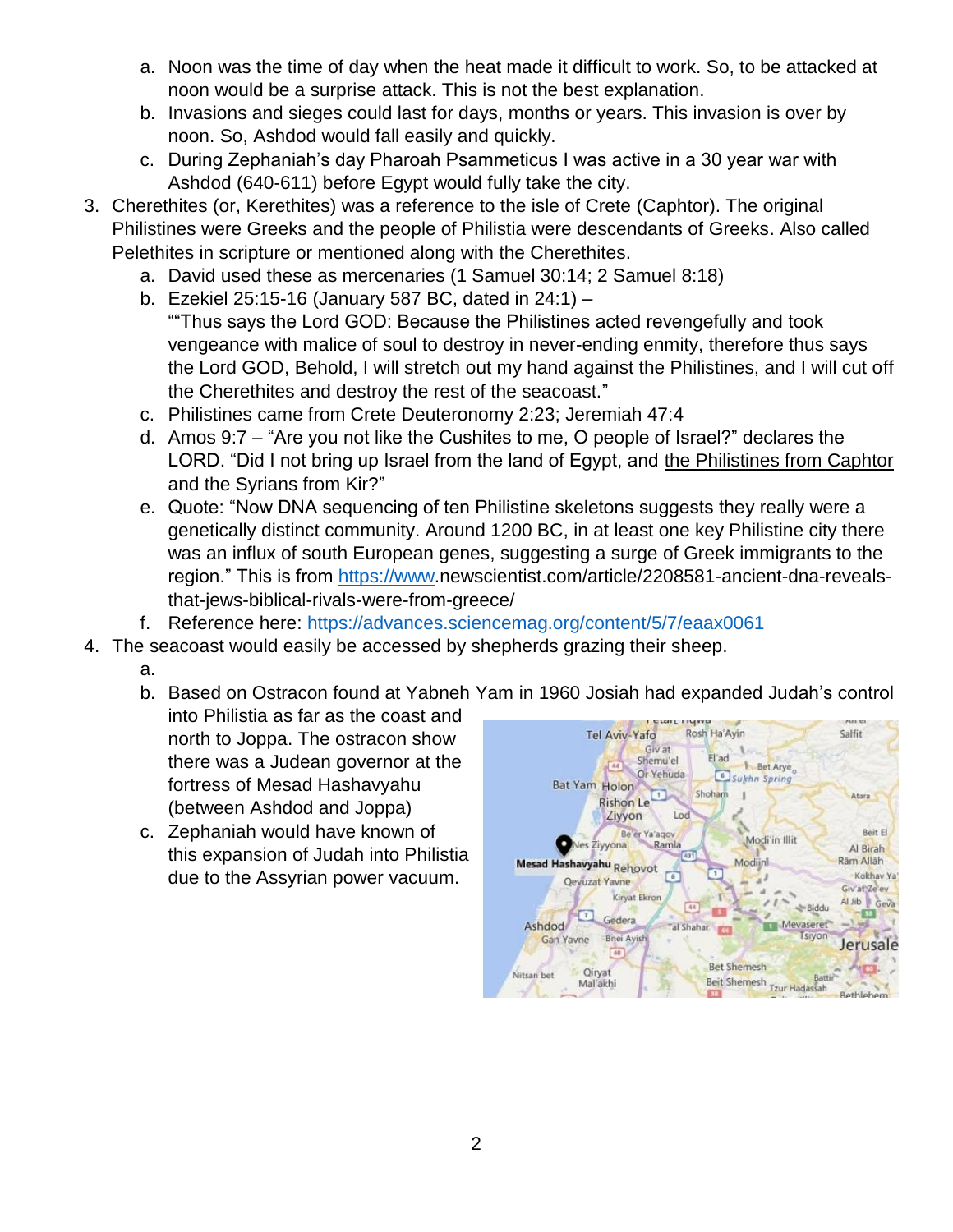

**Yavneh Yah Ostracon. Letter of Petition Regarding the Return of a Confiscated Coat. Photo from J. Naveh original 1960 article in Israel Exploration Journal.**

| שמע <u>אדני הש</u> ר      | 1            | Let my lord, the governor, listen                                                |
|---------------------------|--------------|----------------------------------------------------------------------------------|
| את דבר עבדה <u>עבדך</u>   | $\mathbf{2}$ | to the word of his servant. Your<br>servant                                      |
| קצר היה עבדך בח           | 3            | is a reaper. Your servant was in                                                 |
| צר אסם ויקצר עבדך         | 4            | Hasar-'Asam, and your servant<br>reaped,                                         |
| ויכל ואסם בימם לפני ֹשב   | 5            | and finished, and stored (the<br>grain) during the days prior to<br>the 3abbath. |
| ת כא שר כל עבדך את קצר וא | 6            | When your servant had<br>completed the reaping, and                              |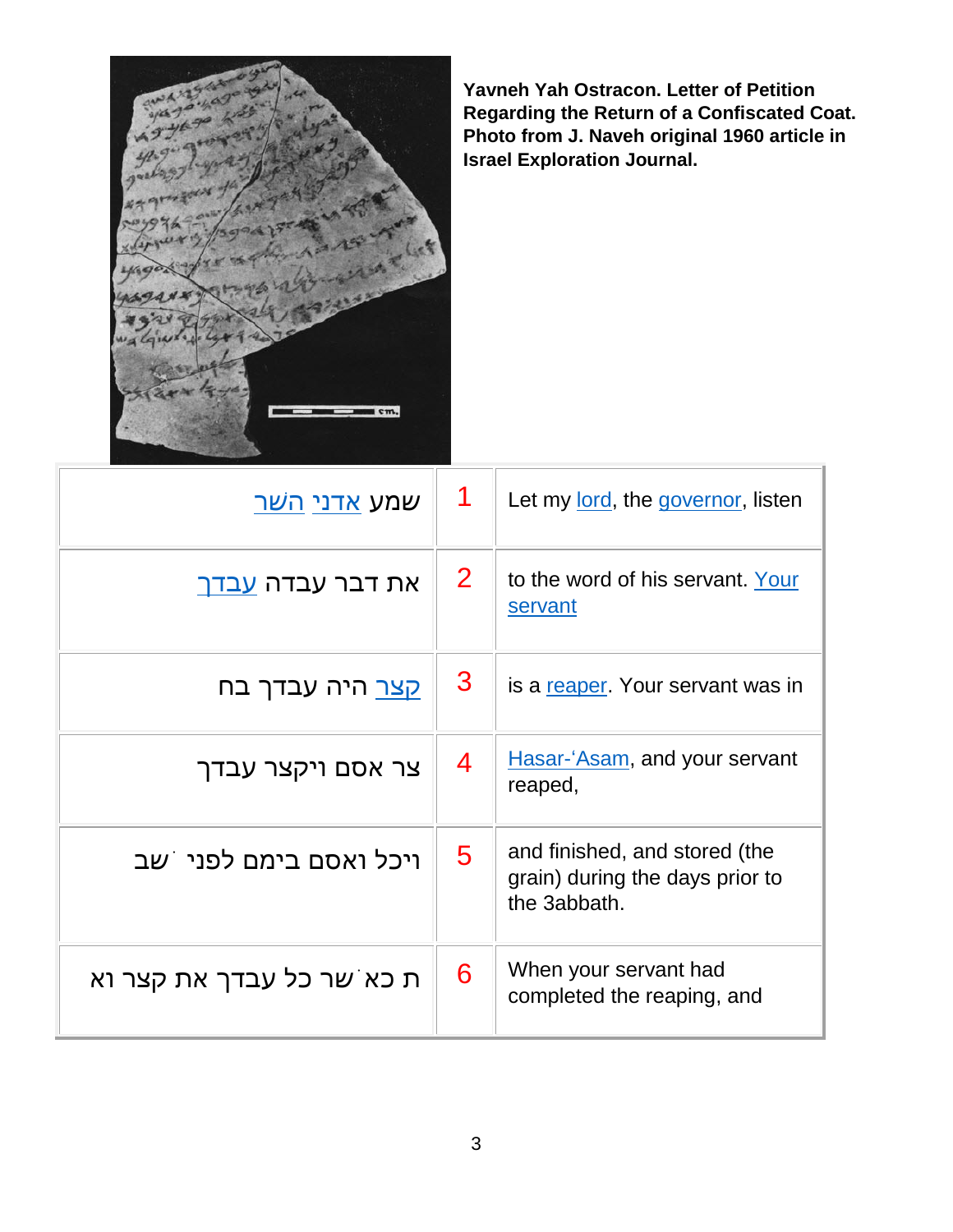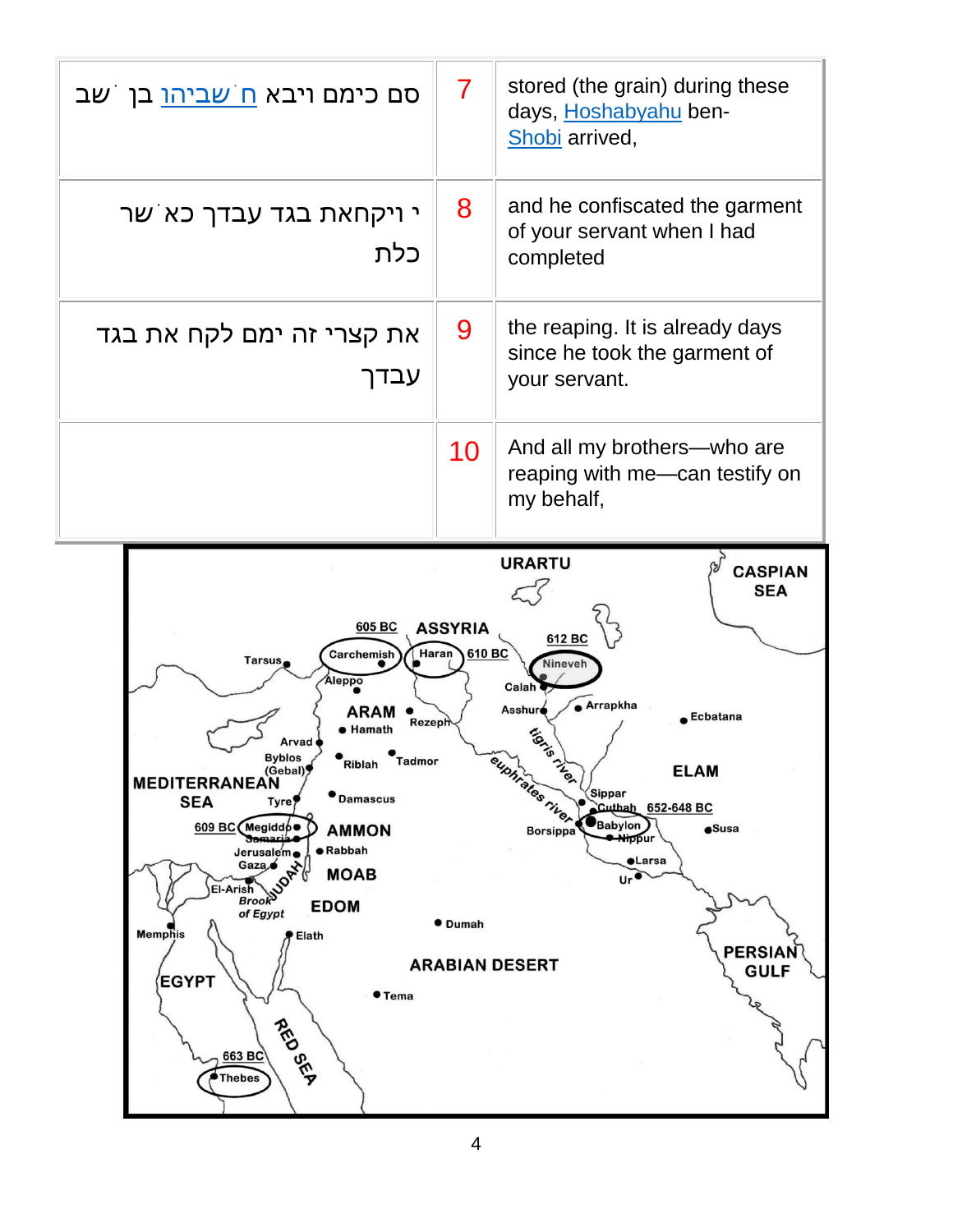## **MOAB and AMMON to the East**

### 2:8 – "**I have heard the taunts of Moab**

 **and the revilings of the Ammonites,**

#### **how they have taunted my people**

#### **and made boasts against their territory**.

- 1. During the decline and fall of Northern Israel Moab and Ammon would have verbally threatened and made plans to fill the void.
- 2. Likewise during the days of Assyria's invasion and destruction of Judah Moab and Ammon would have rejoiced with intentions of taking their share of Israel territory.
- 3. Moab and Ammon paid tribute to Assyria during the reigns of Sargon, Sennacherib and Esarhaddon according to Assyrian records.

#### 2:9 – "**Therefore, as I live," declares the Lord of hosts, the God of Israel,**

**"Moab shall become like Sodom,**

 **and the Ammonites like Gomorrah,**

**a land possessed by nettles and salt pits, and a waste forever.**

#### **The remnant of my people shall plunder them, and the survivors of my nation shall possess them**."

- 1. Sodom (today Tall el-Hammam) and Gomorrah was in the territory of Moab and Ammon
- 2. Moab and Ammon were a people who resulted from an sexual relationship between Lot and his two daughters after they fled the destruction of Sodom. (Genesis 19)
- 3. "Weeds" and "salt pits" leave this a wasteland forever.
- 4. "Pride" of Moab and Ammon is addressed in Jeremiah 48:26 along with announcing judgment on Moab in Jeremiah chapter 48.

#### 2:10 – "**This shall be their lot in return for their pride, because they taunted and boasted**

# **against the people of the Lord of hosts**.

- 1. "taunted" and "boasted" are mentioned again.
- 2. Judah is identified as the "people of the Lord of hosts". Even in discipline the Lord remembers who his people are.

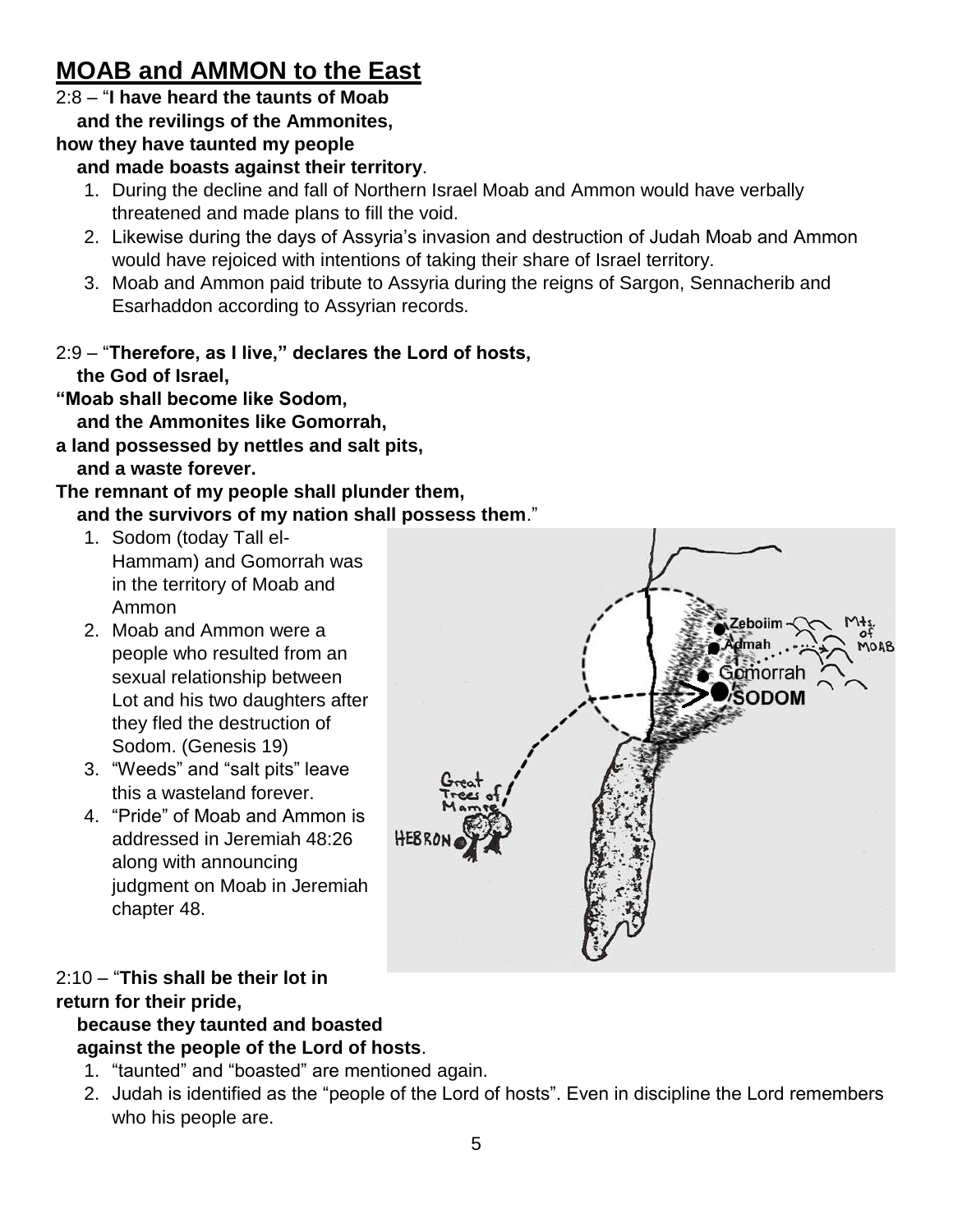#### 2:11 – "**The Lord will be awesome against them;**

#### **for he will famish all the gods of the earth,**

#### **and to him shall bow down,**

#### **each in its place,**

#### **all the lands of the nations**.

- 1. The Lord will ruin the land of the other gods so that they and their people starve or "he will famish all the gods of the earth."
- 2. All these "gods will bow down to YHWH.
	- a. In the kingdom age the nations will come to meet the Lord in Jerusalem.
		- i. Isaiah 2:3 "Many peoples shall come, and say: "Come, let us go up to the mountain of the Lord, to the house of the God of Jacob, that he may teach us his ways and that we may walk in his paths." For out of Zion shall go forth the law, and the word of the Lord from Jerusalem."
		- ii. Isaiah 66:19 "I will set a sign among them. And from them I will send survivors to the nations, to Tarshish, Pul, and Lud, who draw the bow, to Tubal and Javan, to the coastlands far away, that have not heard my fame or seen my glory. And they shall declare my glory among the nations."
		- iii. Isaiah 66:23 "From new moon to new moon, and from Sabbath to Sabbath, all flesh shall come to worship before me, declares the Lord."
		- iv. Isaiah 19:19 "In that day there will be an altar to the Lord in the midst of the land of Egypt, and a pillar to the Lord at its border.
		- v. Isaiah 19:23 "In that day there will be a highway from Egypt to Assyria, and Assyria will come into Egypt, and Egypt into Assyria, and the Egyptians will worship with the Assyrians."
		- vi. Malachi 1:11 "For from the rising of the sun to its setting my name will be[a] great among the nations, and in every place incense will be offered to my name, and a pure offering. For my name will be great among the nations, says the Lord of hosts."
		- vii. John 4:21-23 "Jesus said to her, "Woman, believe me, the hour is coming when neither on this mountain nor in Jerusalem will you worship the Father. You worship what you do not know; we worship what we know, for salvation is from the Jews. But the hour is coming, and is now here, when the true worshipers will worship the Father in spirit and truth, for the Father is seeking such people to worship him."
	- b. Here the leaders of those nations return to their homelands and to their people groups to teach their people of the Lord and his ways.
	- c. These are eschatological events in the Day of the Lord.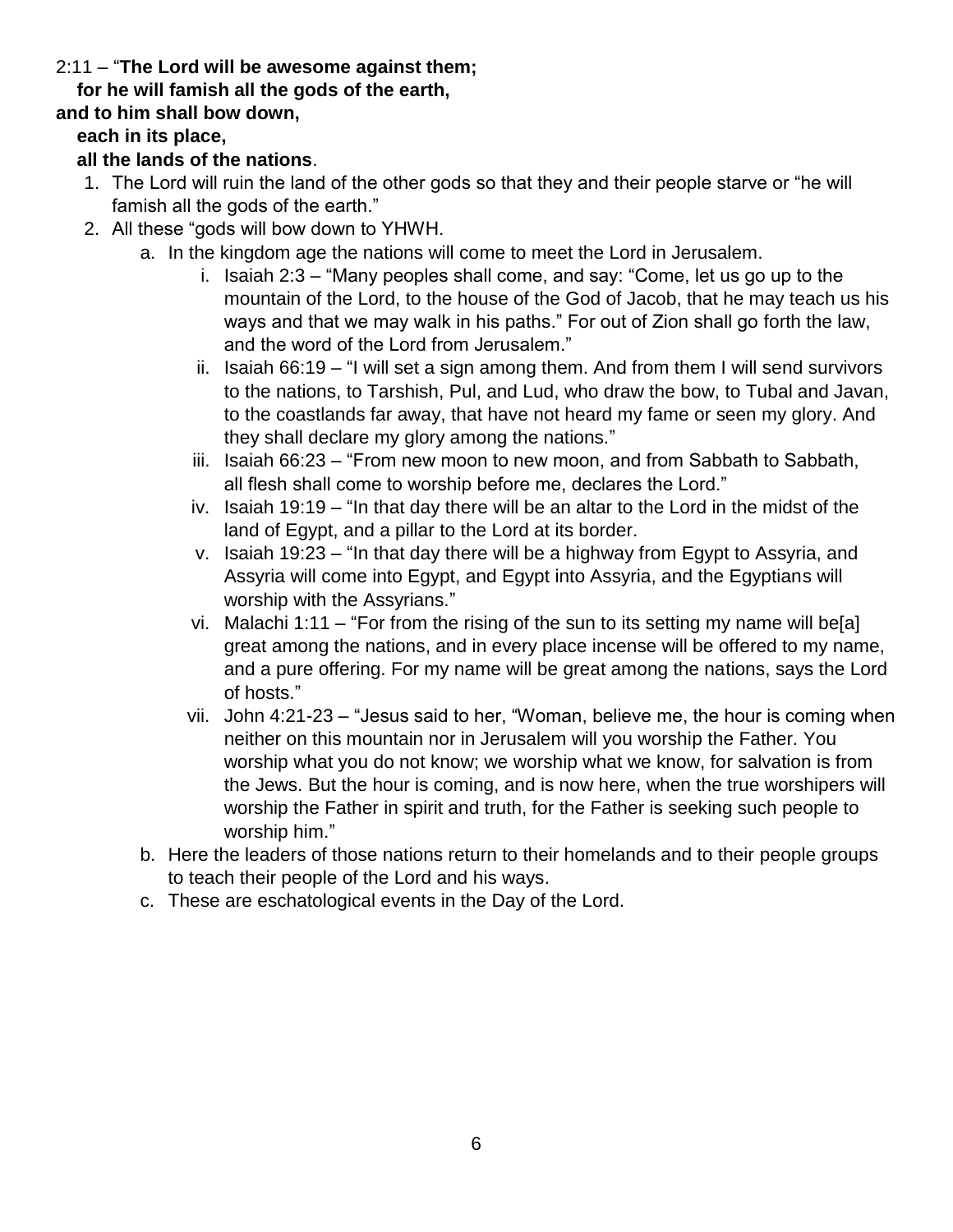# **CUSH to the South**

2:12 – "**You also, O Cushites,**

 **shall be slain by my sword**.

|    | 1992 [e] | 2719 [e] 2491 [e]                           |        | 3569 [e]                         | 859 [e] | 1571 [e] |  |
|----|----------|---------------------------------------------|--------|----------------------------------|---------|----------|--|
|    | hêm māh. | har·bî                                      | hal·lê | kū·šîm, 'at·tem                  |         | gam-     |  |
| a. |          | , אַתֵּם כּוּשִׁים חַלְלֵי חַרְבִּי הֵמֶּה: |        |                                  | 12 גם־  |          |  |
|    |          |                                             |        | are My sword slain by Ethiopians | You     | Also     |  |
|    | Pro-3mp  | N-fsc   1cs                                 | N-mpc  | N-proper-mp                      | Pro-2mp | Conj     |  |

- 1. "Cushites" *kusim* descendants of Cush
	- a. Genesis 10:6 "The sons of Ham: Cush, Egypt, Put, and Canaan."
	- b. Numbers 12:1 "Miriam and Aaron spoke against Moses because of the Cushite woman whom he had married, for he had married a Cushite woman."
- 2. Cush is the land south of Egypt. Often Cush controlled Egypt.
- 3. With the fall of Thebes to Ashurbanipal in 663 BC the last Cushite (Ethiopian) dynasty in Egypt ended.
	- a. Psamtek I assisted Ashurbanipal in defeating Pharaoh Tantamani after Tantamani invaded Lower Egypt (north) in April of 663 and killed Psamtek's father Necho I who had been loyal to the Assyrians.
	- b. The 25<sup>th</sup> Dynasty of Cushite rulers conquered a degenerate Egypt around 750 BC.
		- i. The 25<sup>th</sup> Dynasty supported Hezekiah against Sennacherib
		- ii. But, Pharoah Taharka (690-664) was defeated in Lower Egypt (north) by **Esarhaddon**
		- iii. Taharka's son, Tantarnani, ruled in Upper Egypt (south) and attacked Upper Egypt killing the Assyrian garrison. Tantarnani ruled until Ashurbanipal arrived in 663 BC to defeat the last Cushite Dynasty and install the 26<sup>th</sup> dynasty.
- 4. Pharoah Psamtek I ruled Egypt 644-610 BC in the 26<sup>th</sup> dynasty.
	- a.  $26<sup>th</sup>$  Dynasty started with Necho I 672-664 BC
		- i. The rise of the  $26<sup>th</sup>$  dynasty was the direct result of Ashurbanipal's sack of Thebes in Upper Egypt (south, near Cush border)
		- ii. Necho I was placed on the throne by Ashurbanipal of Assyria
	- b. Psamtek I was educated in Nineveh, Assyria
	- c. After Psamtek I death Pharaoh Neco II ruled 610-595 BC
		- i. Necho II connected the Red Sea and the Nile with a canal
		- ii. Necho II killed King Josiah at Megiddo in 609 BC on his way to help Assyria against Nebuchadnezzar
	- d. Pharoah Psamtek I at the time of Zephaniah had reunited northern and southern (or, lower and upper) Egypt
	- e. The 26<sup>th</sup> Dynasty was the last of the native Egyptian dynasties. It fell in 525 BC to the Persians and the 27<sup>th</sup> Dynasty becan with Cyrus' son Cambyses (525-522) being the ruler of Egypt.
	- f. **THE 27th Dynasty** (1st Persian Kings )